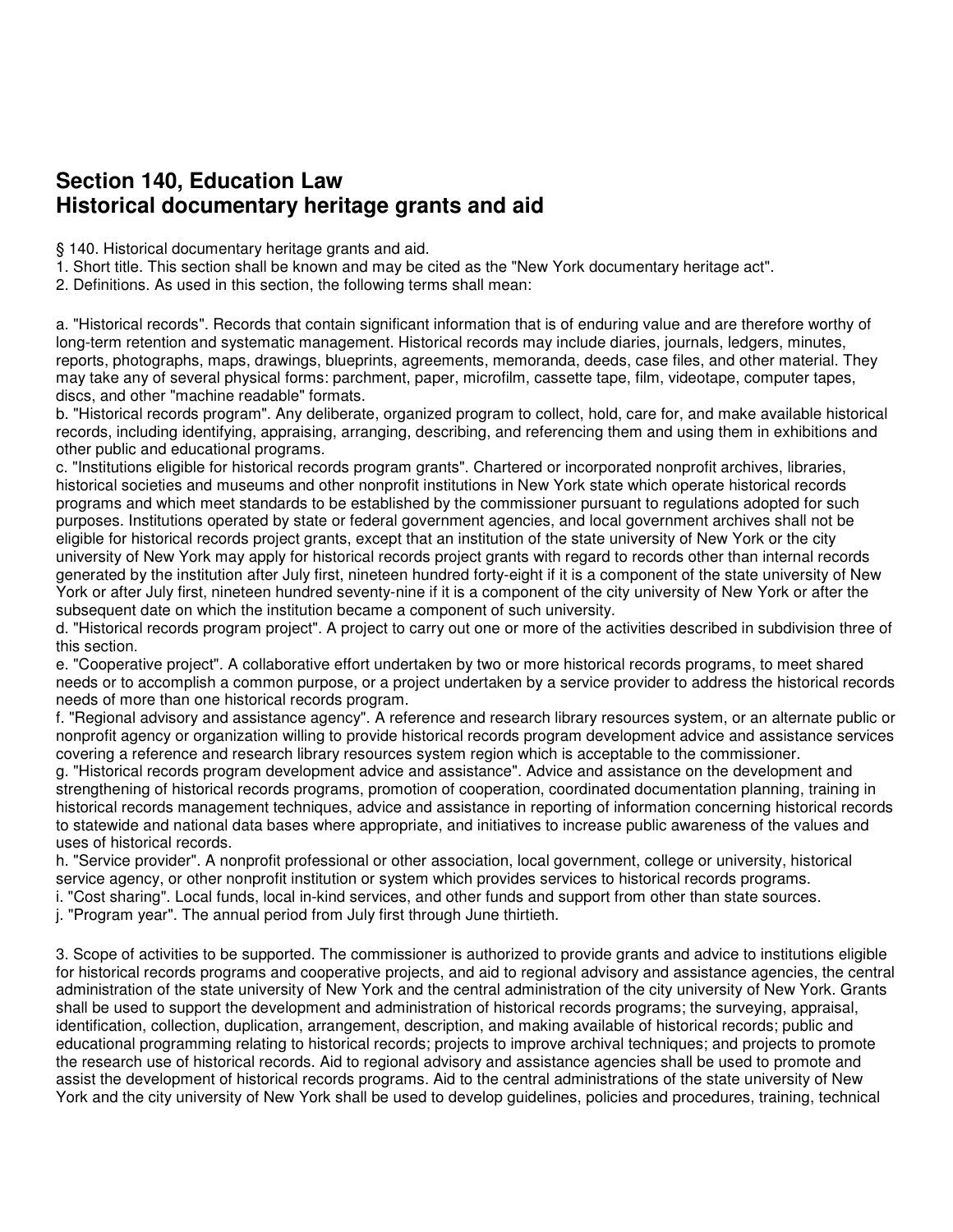assistance, materials, oversight, retention and disposition schedules for university records, and to promote, guide and direct the component institutions of such universities in the sound administration of archival records.

4. Distribution of funds.

a. Historical documentary heritage funds shall be distributed as follows:

(1) Grants.

(i) individual historical records program projects shall be eligible for at least thirty-five percent of the amount available; (ii) cooperative projects shall be eligible for up to twenty percent of the amount available.

(2) Aid.

(i) regional advisory and assistance agencies shall be eligible for forty percent of the amount available;

(ii) the central administration of the state university of New York shall be eligible for two and one-half percent of the total amount available;

(iii) the central administration of the city university of New York shall be eligible for two and one-half percent of the total amount available.

b. Notwithstanding the provisions of subparagraphs one and two of paragraph a of this subdivision, the commissioner, taking into account the recommendations of the New York state historical records advisory board, may distribute funds designated for one purpose to address the needs of another purpose, provided that the commissioner determines that the significance of the contributions to be realized from the proposals in one category outweighs the significance of the contributions to be realized from the proposals in another category.

5. Cost-sharing. The commissioner shall determine the amount of cost-sharing required from historical records programs, including cooperative programs. For individual historical records program projects involving arrangement, description, and other work relating directly to the administration of historical records held by a program, the amount of such cost-sharing shall be at least fifty percent.

6. Applications for historical records program projects.

a. Filing. By dates determined by the commissioner each year, an eligible institution may file an application, in a form prescribed by the commissioner, for a grant to support the approved costs of a proposed historical records project. b. Content. Such application shall include, but need not be limited to:

(1) a statement describing the applicant's need for the funding requested;

- (2) collection statements and policies used by the institution to guide its acquisition efforts;
- (3) a summary description of the records included in the historical records program of the institution;
- (4) the status of finding aids and published guides for the historical records held by the institution;
- (5) the current and/or anticipated level of use and audience for the historical records;
- (6) the importance of the historical records for documenting life in New York;
- (7) the expected impact of the grant upon the historical records program;
- (8) the plan of work for the activities for which the funding is sought; (
- (9) the proposed project budget, including cost-sharing which would be committed to the project; and
- (10) the staff and other resources devoted to the institution's historical records program on an ongoing basis.

c. Approval. In approving any application pursuant to this subdivision, the commissioner shall consider: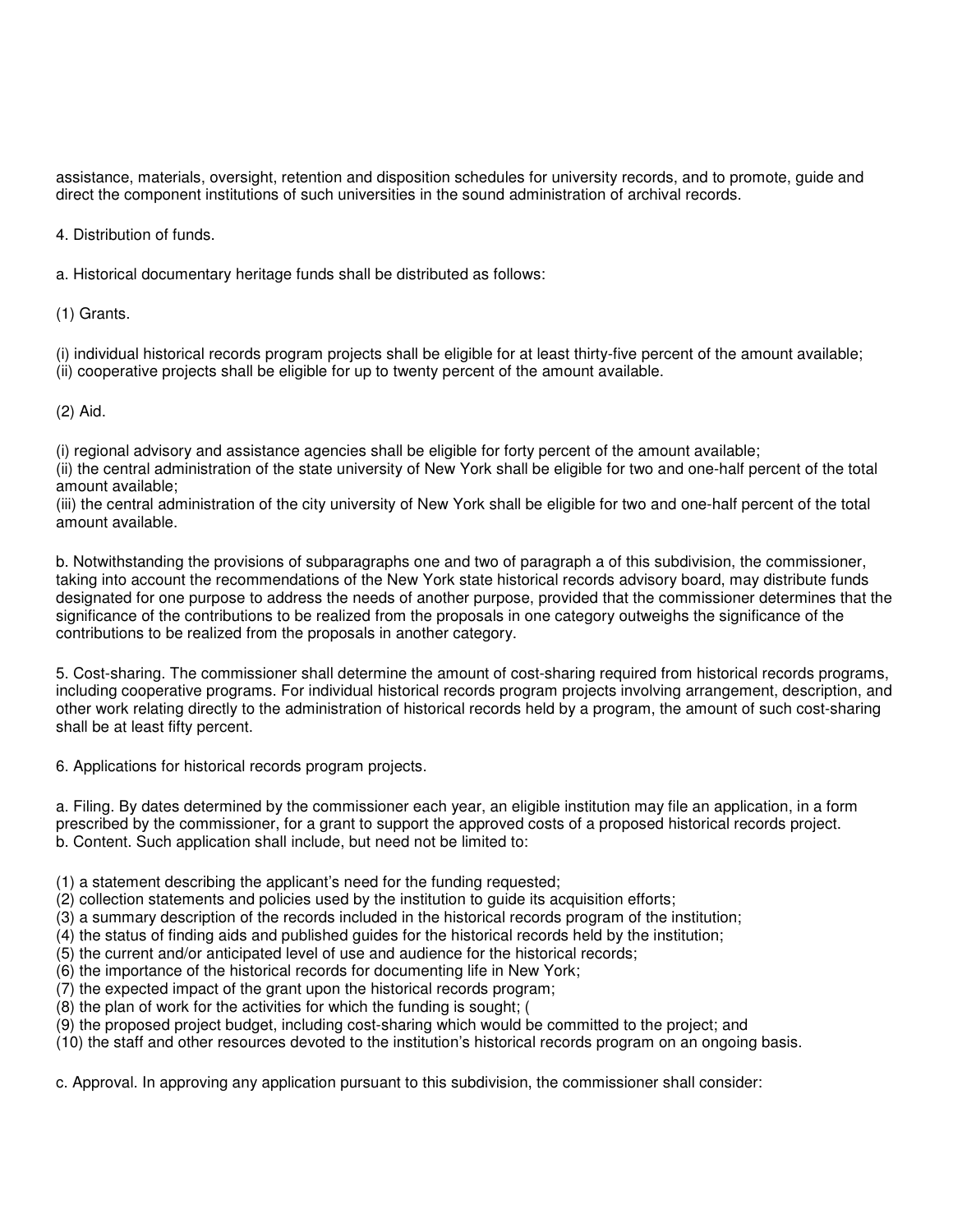(1) information in the proposal as set forth in paragraph b of this subdivision;

(2) the capacity of the institution to make the historical records known and accessible for research, education, public programs, improved policy making and other public benefits;

(3) the potential for improving the documentation of the heritage of any racial and ethnic group; and

(4) the potential for improving the documentation of under documented subjects, institutions, or activities.

7. Application for cooperative projects.

a. Filing. By dates to be established by the commissioner each year, a service provider or an eligible institution acting as fiscal agent on behalf of a group of eligible institutions, may file an application, in a form prescribed by the commissioner. A group of cooperating institutions may be formed because of a common purpose, rather than because of geographical proximity.

b. Content. Such application shall include, but need not be limited to:

(1) a statement describing the applicant's need for the funding requested;

(2) a description of the issue, problem, or need that the project will address;

(3) a description of the historical records programs to be served and how the effort to be undertaken in a cooperative project relates to and will strengthen these programs;

(4) description of the plan of work for the project;

(5) outcome or product of the project and how it will improve the identification and administration of historical records or contribute to the strengthening of historical records programs; and

(6) the proposed budget, including cost-sharing that would be contributed to the project.

c. Approval. In approving any application pursuant to this subdivision, the commissioner shall consider:

(1) information in the proposal as set forth in paragraph b of this subdivision;

(2) the importance of the records involved for the documentation of life in New York state;

(3) the importance of the project and the intended outcome or product in terms of strengthening the programs of the cooperating institutions and promoting improved historical records management;

(4) the capacities of the cooperating institutions or service providers for carrying out the project, including prior experience with cooperative or service projects; and

(5) the potential for cooperating institutions to sustain an ongoing productive cooperative relationship as a result of the project.

8. Aid for regional advisory and assistance agencies.

a. Coordination. The commissioner shall establish statewide priorities for regional advisory and assistance agencies and shall assist and coordinate their efforts.

b. Historical records program advice and assistance plans. To be eligible to receive aid annually, each participating regional advisory and assistance agency shall submit an annual workplan acceptable to the commissioner, and, after the first year of receiving aid, a report on activities of the prior year and a five-year plan, by dates designated by the commissioner. The five-year plan shall outline goals and objectives to be accomplished in the region during the five-year period. The annual workplan shall describe the activities to be carried out during the year and the program advice and assistance to be provided. The five-year plans and the annual work plans shall reflect regional priori-ties and shall be consistent with statewide priorities established by the commissioner.

c. Aid. The commissioner shall each year determine the distribution of aid among eligible regional advisory and assistance agencies. In doing so, he shall take into account the level of resources needed to provide the services described in paragraphs f and g of subdivision two of this section in a satisfactory manner, the extent of the geographical area served by each agency, and the size of the population served by each agency, and shall distribute the available funds in such a manner as will best give effect to this section.